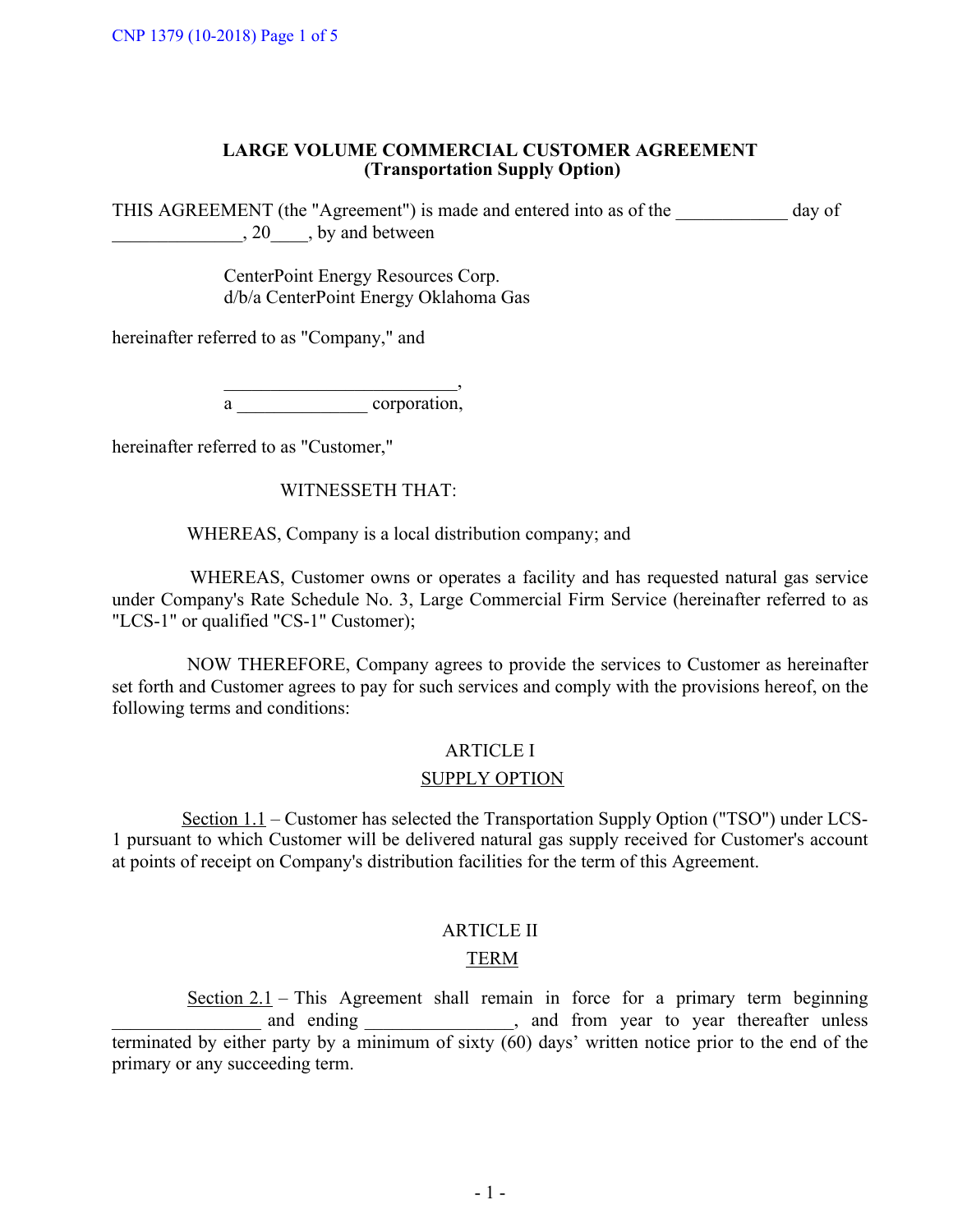## ARTICLE III

## POINTS OF RECEIPT AND DELIVERY

Section  $3.1$  – Company shall receive gas from Customer at the Point(s) of Receipt designated on Exhibit "A" hereto and Company shall deliver gas to Customer at the outlet of Company's facilities at the Point(s) of Delivery designated on Exhibit "A" hereto.

## ARTICLE IV

#### **QUANTITIES**

Section  $4.1 - As$  used herein, the following terms shall have the following meanings:

Maximum Daily Winter Quantity ("MDWQ") shall mean the total maximum MMBtu which Company shall be obligated to receive or deliver on a firm basis on any given day on behalf of Customer during the period November through March of each year.

Maximum Daily Summer Quantity ("MDSQ") shall mean the total maximum MMBtu which Company shall be obligated to receive or deliver on a firm basis on any given day on behalf of Customer during the period April through October of each year.

Maximum Hourly Quantity ("MHQ") shall mean the maximum MMBtu Company is obligated to receive or deliver in any single hour.

Annual Volume Limitation ("AVL") shall mean the total maximum MMBtu which Company shall be obligated to deliver during the contract year, consisting of 12 consecutive billing periods.

Section 4.2 – The Maximum Daily Winter Quantity ("MDWQ"), the Maximum Daily Summer Quantity ("MDSQ"), the Maximum Hourly Quantity ("MHQ") and the Annual Volume Limitation ("AVL") applicable to services rendered under this Agreement are set forth on Exhibit "A" hereto.

Section 4.3 – The MDWQ, MDSQ and AVL may be adjusted pursuant to the provisions of Part 3.2.4. of LCS-1.

Section 4.4 – Company shall not be obligated under any circumstances: (i) to deliver more gas to Customer during any given day or month than it shall have received for the account of Customer during said period; or (ii) to receive or deliver during any given day a total quantity of gas in excess of the MDWQ or MDSQ as applicable.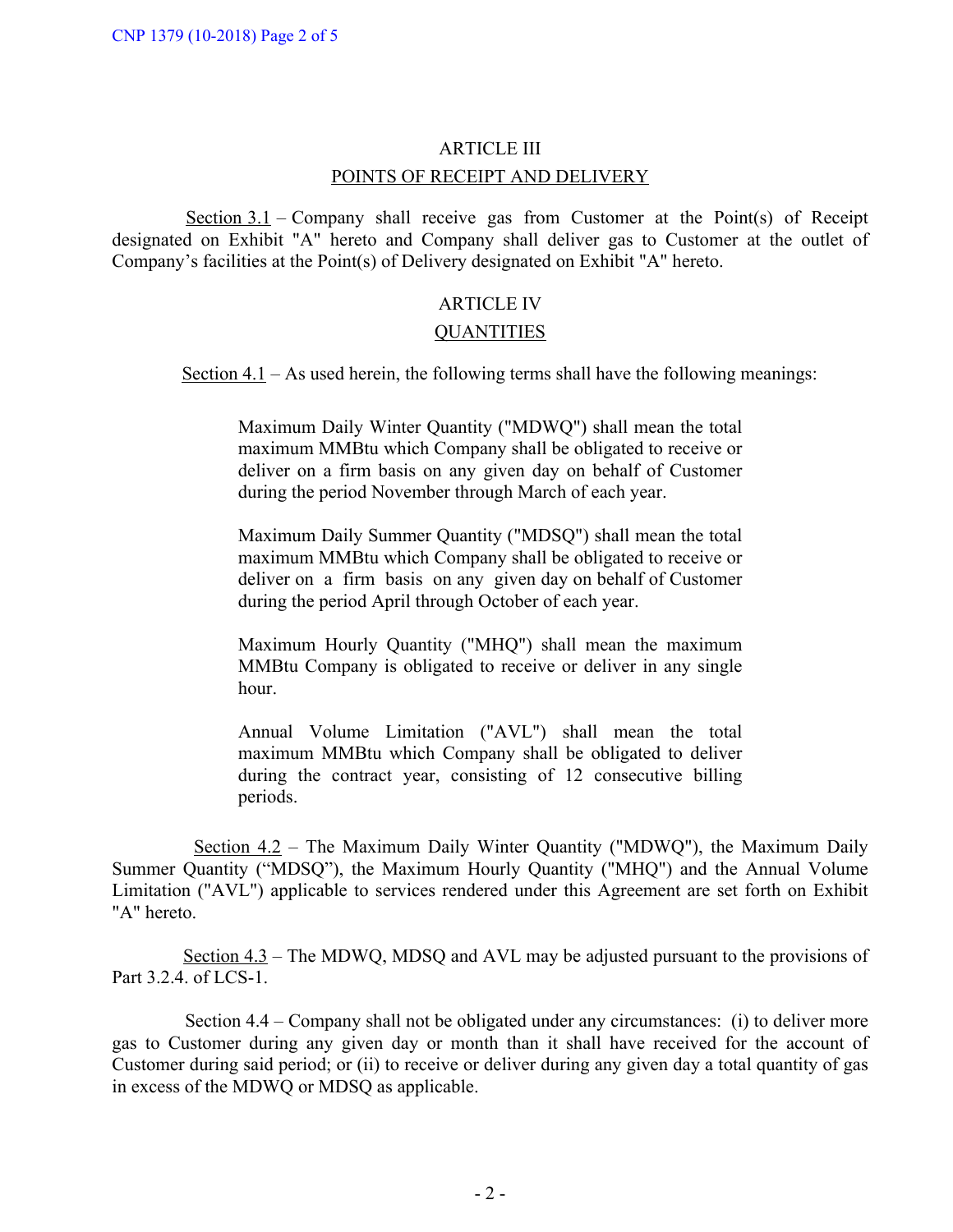## ARTICLE V

# RATES

Section 5.1 – Customer shall pay to Company each month for all services rendered hereunder the charges, fees, surcharges, taxes, penalties, balancing charges, adjustments and assessments provided for in LCS-1 or qualified CS-1 customers and associated riders, as on file and in effect from time to time.

Section 5.2 – The distribution delivery capacity ("CD") shall be the billing determinant for distribution demand charges and gas supply demand charges. Each individually metered point of delivery shall have a CD equal to the higher of (i) the MDWQ, subject to the maximum quantities provision in LCS-1; (ii) the AVL, subject to the maximum quantities provision in LCS-1, divided by 365.

## ARTICLE VI

## MISCELLANEOUS

Section 6.1 – Customer represents that it qualifies for service under LCS-1 or CS-1.

Section 6.2 – Customer agrees to certify, document and update in writing annually prior to October 1 its human needs requirements and other requirements necessary for the preservation of life, health or physical property, and any material change to the level of said requirements.

[As Customer has human needs requirements of MMBtu per day, Customer certifies that the corresponding level of primary firm upstream pipeline capacity and gas supply will be maintained for the minimum period of November 1 through March 31 each year. Should upstream capacity or supplies become insufficient for any reason, Company and CenterPoint Energy Resources Corp. are hereby indemnified by Customer from any and all claims, causes of action, lawsuits, damages, costs, expenses and similar liability that might be asserted by third parties as a result of the interruption, curtailment, failure or suspension of natural gas service for any period of time.]

Section 6.3 - Customer agrees that Company shall have the right at any time and from time to time to file and place into effect unilateral changes or modifications in the rates and charges, and other terms and conditions of service hereunder, in accordance with applicable law. Company agrees that Customer may protest or contest any such charges or modifications.

Section 6.4 - Service hereunder shall be in accordance with and subject to, and both parties agree to be bound by, all applicable terms and conditions set forth in LCS-1, as in effect from time to time, which terms and conditions are incorporated herein by reference.

Section  $6.5$  - Customer agrees that, to the extent not already satisfied, Customer shall reimburse Company for the installation of appropriate telemetering equipment to be installed and owned by Company, and that Customer shall install and pay for the corresponding telephone lines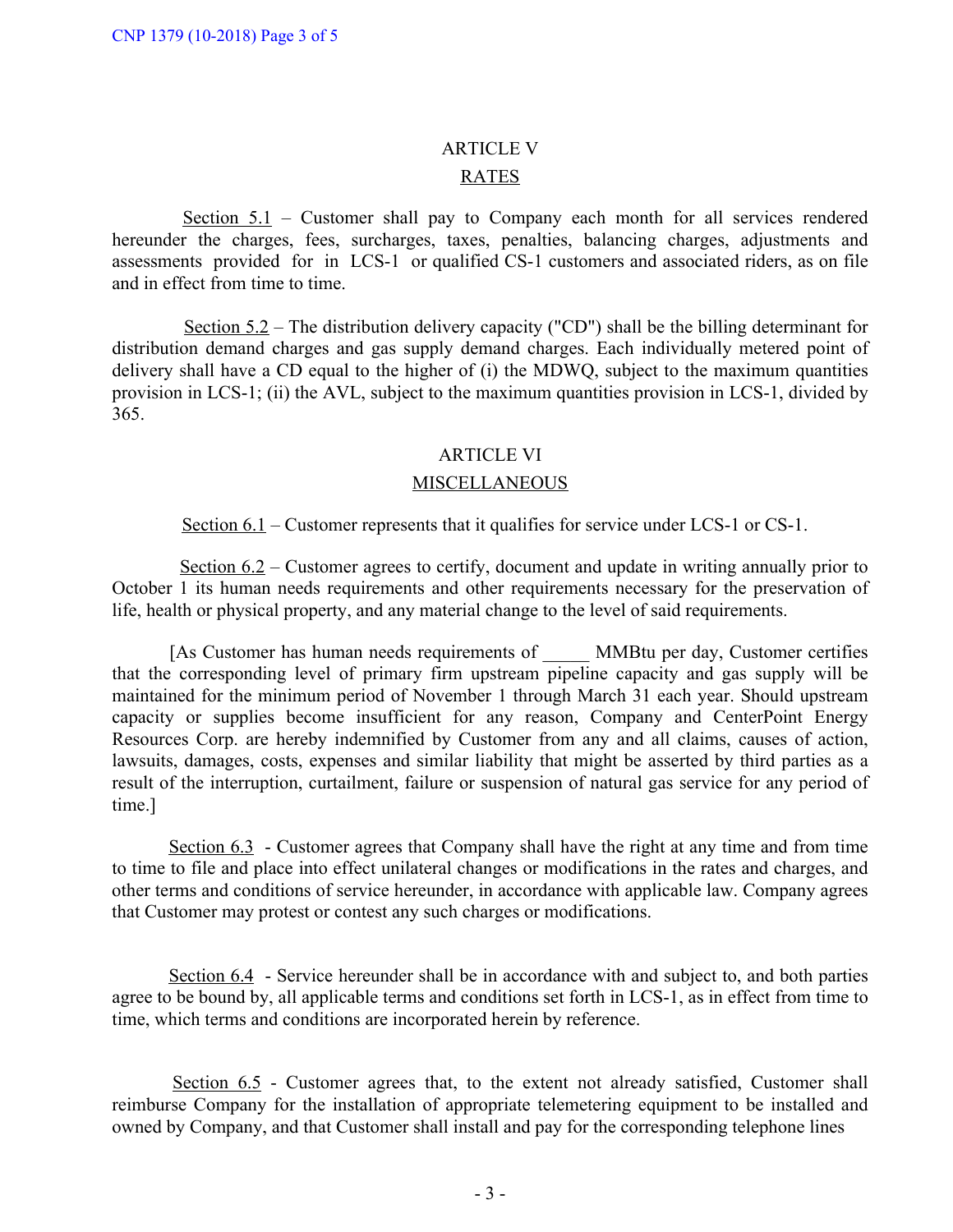acceptable to Company at each meter serving Customer in order to enable Company to accurately monitor Customer's volume usage. Customer shall comply with all necessary and appropriate procedures, as required by Company, pertaining to the installation, reading, monitoring, testing, repair and maintenance of all telemetering and associated equipment.

IN WITNESS WHEREOF, the parties have executed this Agreement as of the date hereinabove first written.

|           | COMPANY:                                                                                                              |  |  |  |
|-----------|-----------------------------------------------------------------------------------------------------------------------|--|--|--|
|           | CENTERPOINT ENERGY RESOURCES CORP.<br>d/b/a CenterPoint Energy Oklahoma Gas                                           |  |  |  |
|           | $\mathbf{By:}\_\_\_\_\_\_\_\_$                                                                                        |  |  |  |
| [Name]    | <u> 1980 - Johann Barn, fransk politik (f. 1980)</u>                                                                  |  |  |  |
| [Title]   | <u> 1989 - Jan Sterlinger, skriuwer fan it ferstjer fan it ferstjer fan it ferstjer fan it ferstjer fan it ferst</u>  |  |  |  |
|           |                                                                                                                       |  |  |  |
|           | CUSTOMER:                                                                                                             |  |  |  |
|           |                                                                                                                       |  |  |  |
| [Name]    |                                                                                                                       |  |  |  |
| [Title]   |                                                                                                                       |  |  |  |
| [Address] | <u> 1989 - Johann John Stone, mars eta bat erroman erroman erroman erroman erroman erroman erroman erroman erroma</u> |  |  |  |